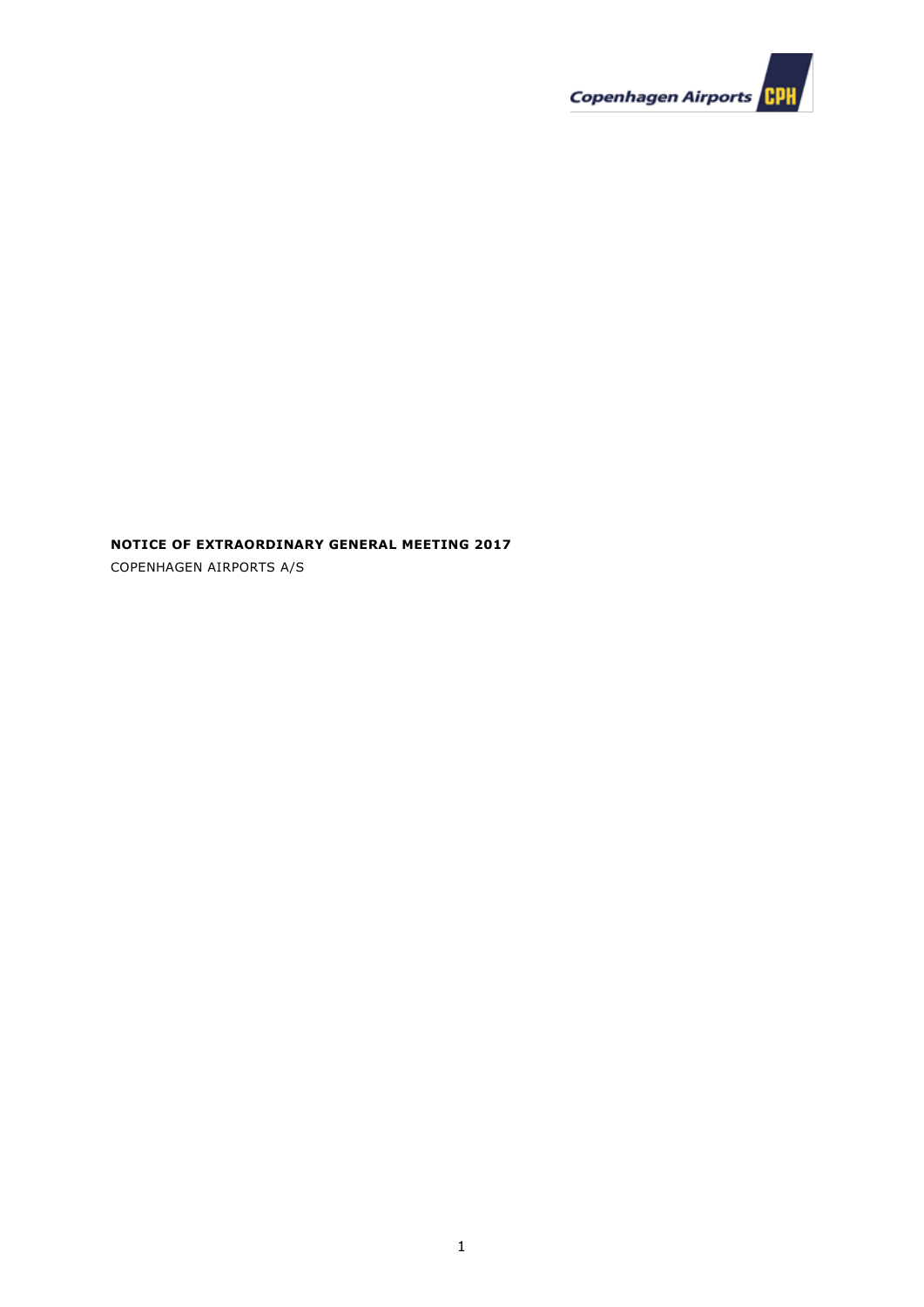

# **NOTICE OF EXTRAORDINARY GENERAL MEETING 2017**

COPENHAGEN AIRPORTS A/S (COMPANY REGISTRATION (CVR) NO. 14 70 72 04)

To the shareholders in Copenhagen Airports A/S (company registration (CVR) no. 14 70 72 04)

Notice is hereby given of the extraordinary general meeting of Copenhagen Airports A/S to be held on

# **Tuesday, 19 December 2017 at 3 pm Copenhagen Airports A/S, Lufthavnsboulevarden 6, DK-2770 Kastrup**

## **1 Agenda**

The agenda of the meeting is as follows:

- 1 Election of members of the Board of Directors, including a Deputy Chairman.
- 2 Authorisation to the chairman of the general meeting.

- 0 -

The extraordinary general meeting is convened by this notice upon request from a shareholder in order to elect two new members of the Board of Directors as well as a Deputy Chairman.

- 0 -

#### **2 Elaboration on the agenda items**

# 2.1 Re agenda item 1:

Election of members of the Board of Directors, including a Deputy Chairman.

The background for this proposal is that Macquarie European Infrastructure Fund III is no longer a shareholder in Copenhagen Airports A/S. Simon Boyd Geere and John Kevin Bruen, both of whom are employed by Macquarie Infrastructure and Real Assets (Europe) Limited, have resigned as members of the Board of Directors as a consequence hereof, and consequently two new members of the Board of Directors must be elected.

The Board of Directors proposes that Ulrik Dan Weuder is elected as new Deputy Chairman of the Board of Directors in addition to the company's other Deputy Chairman for the period until the company's next annual general meeting. In accordance with section 3.2.1 of the Recommendations on Corporate Governance, the candidate cannot be considered independent.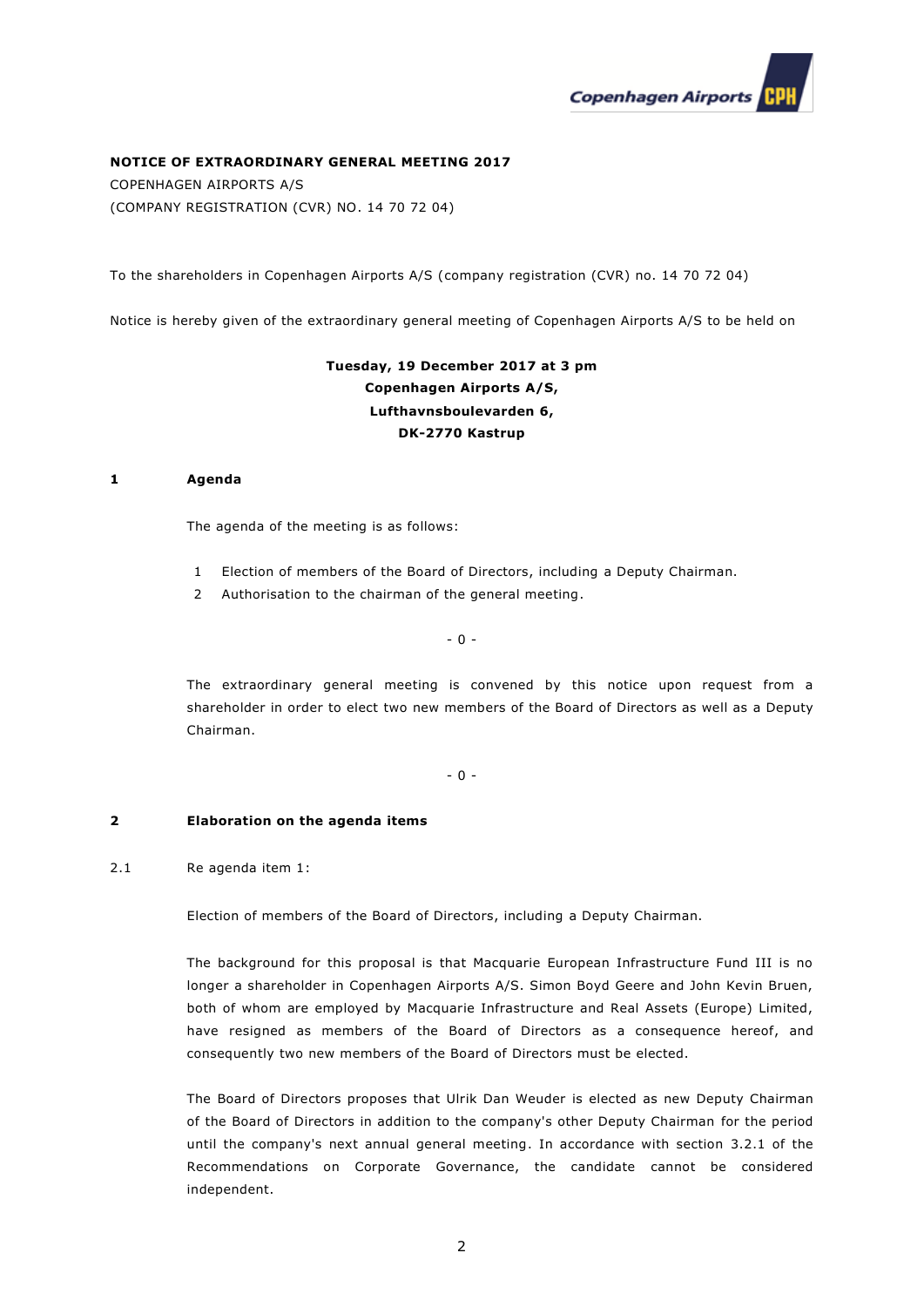

The process of finding a candidate for the vacant post as an ordinary member of the Board of Directors has begun but it has not been possible to complete the process until the publication of the notice of the extraordinary general meeting. The name of the candidate as well as information about the candidate's management positions in other commercial enterprises will be published no later than at the extraordinary general meeting.

The remaining members of the Board of Directors elected by the shareholders: Lars Nørby Johansen (Chairman of the Board of Directors), David Mark Stanton (Deputy Chairman of the Board of Directors), Janis Carol Kong and Charles Thomazi are not up for election.

The proposed board candidate has the following background:

Ulrik Dan Weuder is Senior Vice President and Head of Global Direct Investments (GDI) at ATP. GDI is responsible for ATP's alternative investments and handles investments worth around DKK 55bn, of which DKK 19bn is invested directly in infrastructure.

Ulrik is on the board of directors of several infrastructure-related companies, including Redexis Gas (Spain) and APR Energy (the UK), and has more than 25 years of experience in working with infrastructure globally. Ulrik Dan Weuder has extensive experience in planning, financing and expansion of infrastructure on a national level and in relation to specific investments.

Ulrik Dan Weuder joined ATP in 2007. Until then, he worked in the United Nations Environment Program where he was, among other things, involved in creating investment programs for the implementation of action plans with respect to national infrastructure. From 2001-2003, Ulrik worked for the OECD in connection with the EU accession process and the EU Member States' financing of infrastructure-related directives. From 1995-2000, Ulrik worked in the finance department of the Danish Environmental Protection Agency and later at the department dealing with environmental support to the Eastern European countries (Øststøttekontoret) where he was, among other things, responsible for the financing of large environmental infrastructure investments.

Ulrik is a Danish citizen, he was born in 1969 and he lives in Skovlunde, a suburb of Copenhagen. He graduated as an economist (Cand. polit.) from the University of Copenhagen in 1994.

# 2.2 Re agenda item 2:

Authorisation to the chairman of the general meeting.

The Board of Directors proposes that the chairman of the general meeting be authorised to make such alterations, amendments or additions to the resolutions passed by the general meeting, the company's articles of association and the application for registration of the resolutions to be filed with the Danish Business Authority (Erhvervsstyrelsen) as the Authority may require for registration.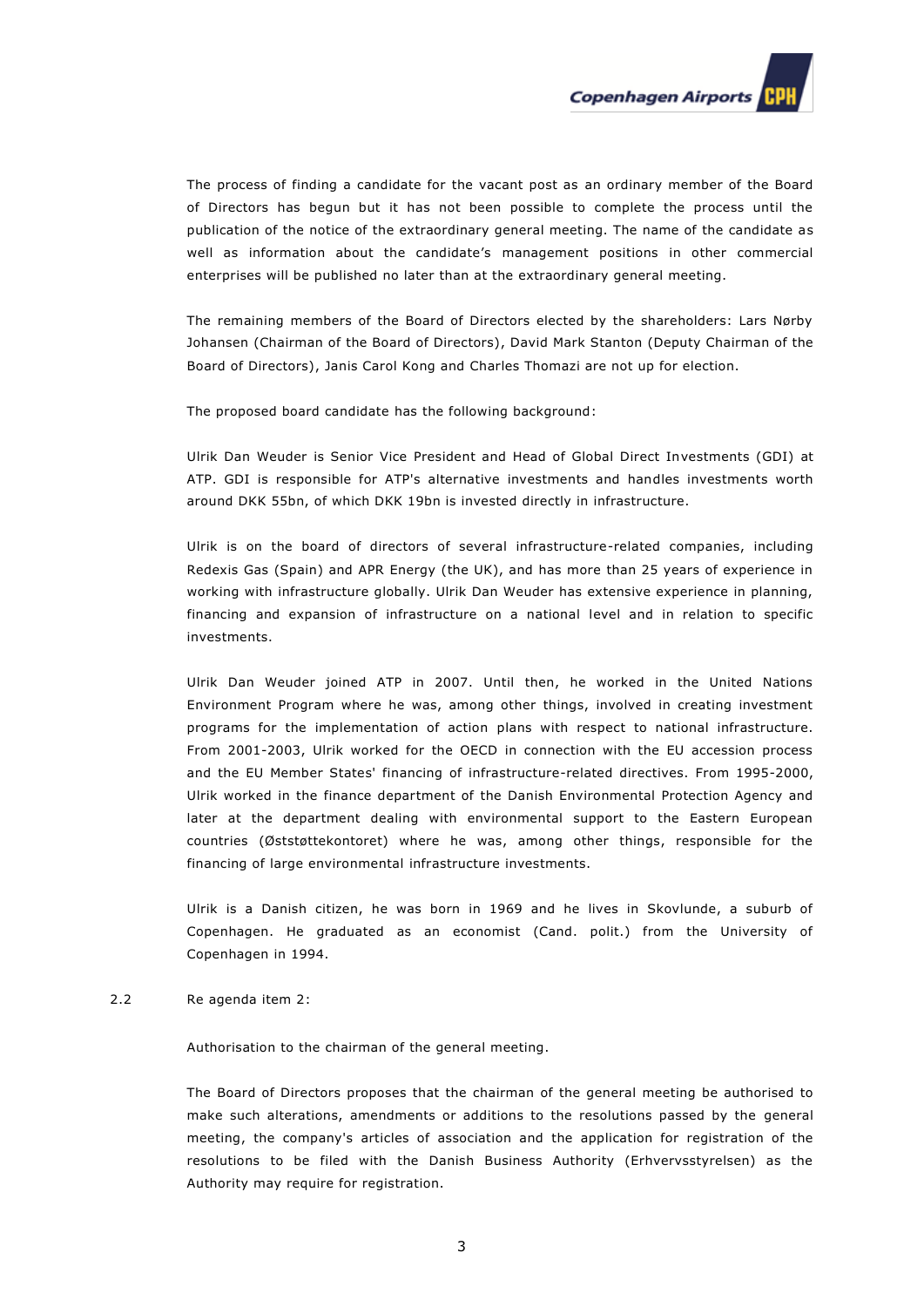

## **General information**

According to section 97 of the Danish Companies Act, information is hereby given that the share capital of Copenhagen Airports A/S amounts to nominally DKK 784,807,000. Each share of nominally DKK 100 entitles the holder to one vote at the general meeting.

The agenda and the full text of the proposed resolutions are included in this notice.

This notice, including the agenda and the full text of the proposed resolutions, the information about the total number of shares and the voting rights on the date of the notice, and the proxy form, postal voting form and registration form to be used for ordering admission cards will be available on Monday, 27 November 2017 at www.cph.dk under "Investor".

This notice, including the agenda and the full text of the proposed resolutions and the registration and proxy forms will also be sent by email on Monday, 27 November 2017 to the registered shareholders who have registered their email addresses with Copenhagen Airports A/S in accordance with Article 16.3 of the articles of association.

The following requirements for adoption of the proposed resolutions must be fulfilled in order for the proposed resolutions to be considered adopted: The proposed resolutions under items 1 and 2 can be adopted by simple majority of votes.

- 0 -

The following procedures must be followed in order to attend and vote at the general meeting:

## **Date of registration**

The shareholders' right to vote at the company's general meeting or the right to vote by post are determined in proportion to the shares held by the shareholders on the date of registration.

The date of registration is Tuesday, 12 December 2017.

Only persons who are shareholders in the company on Tuesday, 12 December 2017 are entitled to attend and vote at the general meeting, note however below on the shareholders' timely request for admission cards.

The number of shares held by each shareholder in the company on the date of registration is calculated as of the expiry of the registration date. The calculation will be based on the registration of shares in the Register of Shareholders and such duly documented notifications to the company regarding the acquisition of shares that have not yet been recorded in the Register of Shareholders but have been received by the company before expiry of the registration date.

In order to be recorded in the Register of Shareholders and included in the calculation, information about shareholdings must be substantiated by the presentation of a transcript from VP Securities A/S or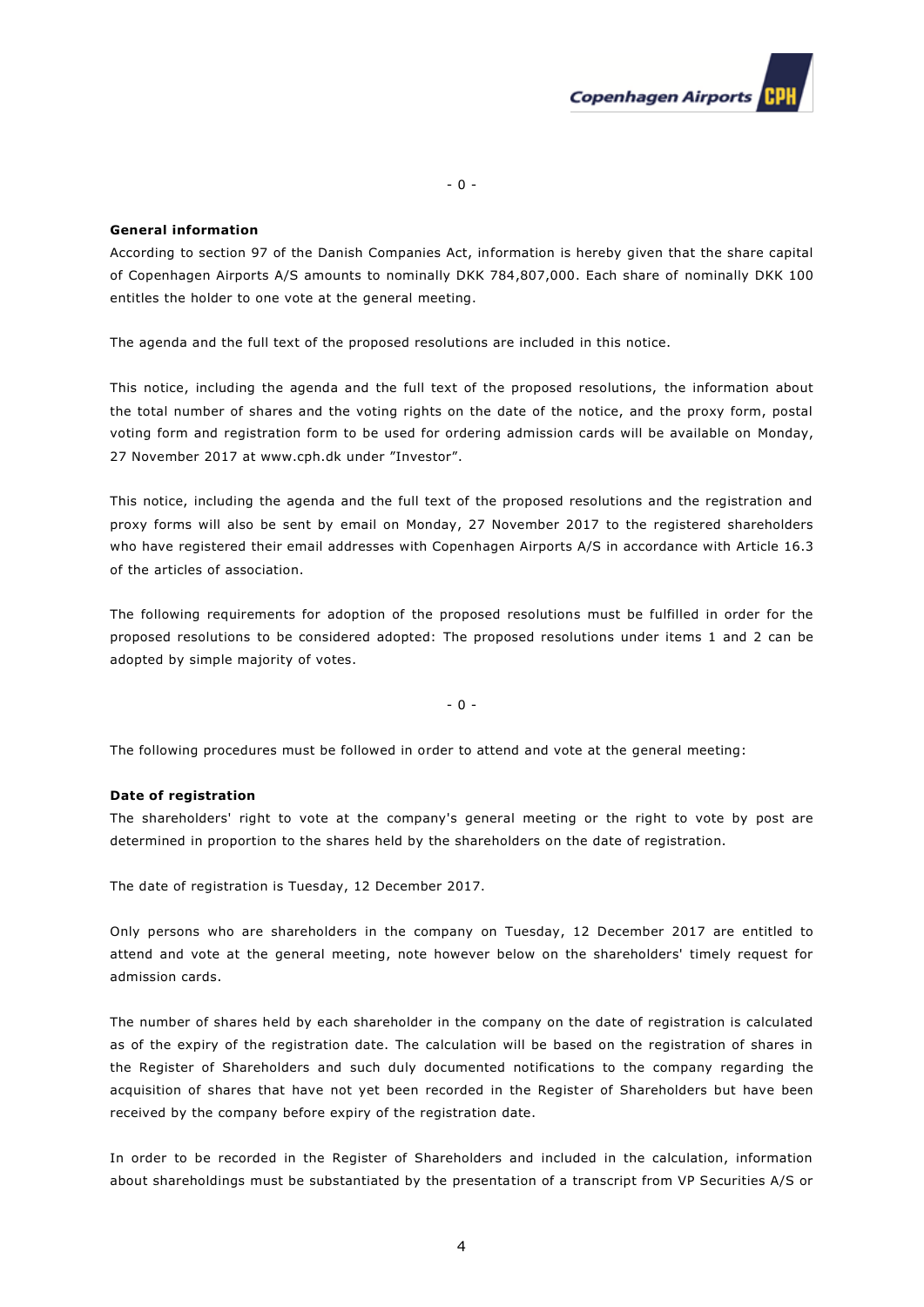**Copenhagen Airports** 

other similar documentation that may not be more than one month old. Such documentation must be received by the company before the expiry of the registration date.

### **Admission card**

In order to attend the company's general meeting, shareholders must no later than on Friday, 15 December 2017 at 11.59 pm have requested for admission cards to the general meeting via the shareholder portal at www.cph.dk by quoting the username and password.

Admission cards may also be requested for by returning the registration form in person or by post to Computershare A/S, Lottenborgvej 26, DK-2800 Kgs. Lyngby, in writing or by email to gf@computershare.dk, no later than on Friday, 15 December 2017 at 11.59 pm. Admission cards are issued to shareholders who hold shares in the company on the date of registration.

*Please note* that admission cards will be sent out electronically via email to the email address specified in the shareholder portal upon registration. The admission card must be presented at the general meeting either electronically on a smartphone/tablet or in a printed version.

Shareholders who have requested admission cards without specifying their e-mail address can pick up the admission card at the entrance of the general meeting upon presentation of ID.

Voting forms will be handed out at the entrance of the general meeting.

#### **Proxy**

Shareholders may also appoint a proxy holder, e.g. if the shareholder is unable to attend the general meeting.

Proxy holders may be appointed electronically through the shareholder portal at the company's website www.cph.dk by quoting the username and password no later than on Friday, 15 December 2017 at 11.59 pm.

Proxy holders may also be appointed in writing by using the proxy form. Completed and signed forms must be received by the company at the address Computershare A/S, Lottenborgvej 26, DK-2800 Kgs. Lyngby, or by email to gf@computershare.dk no later than on Friday, 15 December 2017 at 11.59 pm.

Computershare A/S' offices are open for inquiries in person on weekdays from 8 am - 4 pm.

#### **Postal voting**

Instead of voting in person at the general meeting, the shareholders may vote by post, i.e. vote in writing before the general meeting is held.

Postal votes may be submitted electronically through the shareholder portal at the company's website www.cph.dk by quoting the username and password no later than on Tuesday, 19 December 2017 at 9.00 am.